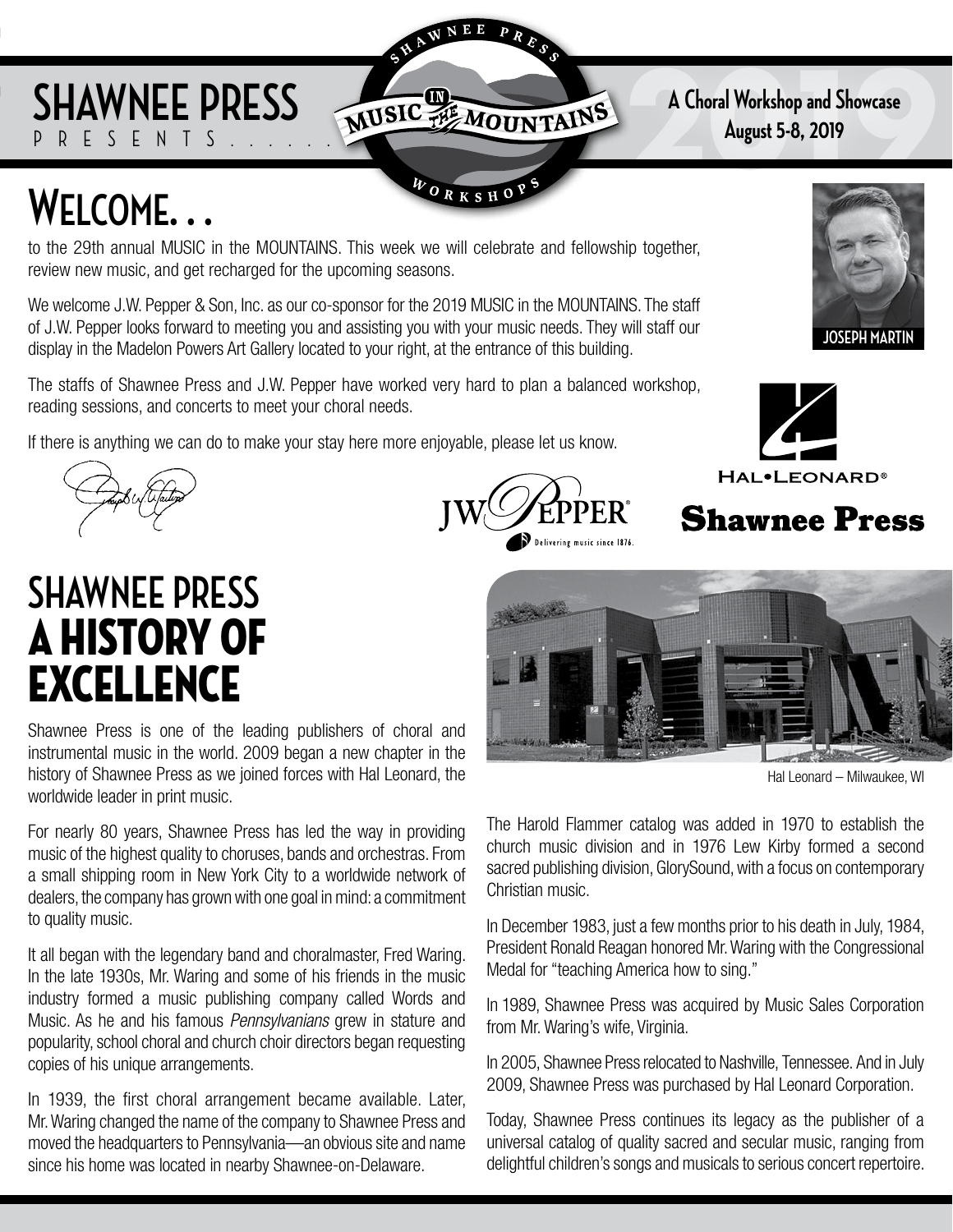# **DAILY SCHEDULE OF EVENTS**

#### **MONDAY-AUGUST 5**

| <b>TIME</b>         |           | <b>LOCATION SCHOOL EVENTS</b> | <b>PRESENTER</b> |
|---------------------|-----------|-------------------------------|------------------|
| 07:00 PM - 08:00 PM | <b>RH</b> | <b>Vespers</b>                | Clinicians &     |

Clinicians & Staff

| <b>TUESDAY-AUGUST 6</b> |                 |                                                                                                            |                          |
|-------------------------|-----------------|------------------------------------------------------------------------------------------------------------|--------------------------|
| <b>TIME</b>             | <b>LOCATION</b> | <b>CHURCH DAY 1 EVENTS</b>                                                                                 | <b>PRESENTER</b>         |
| $8:00 - 8:15$           | <b>RH</b>       | <b>Devotions</b>                                                                                           | Joseph Martin            |
| $8:15 - 9:15$           | <b>RH</b>       | Session 1 - LET THE SINGERS ASSEMBLE                                                                       | Joseph Martin            |
| $9:15 - 10:15$          | <b>RH</b>       | Session 2 - ON THE WINGS OF SONG<br>(MUSIC TO ENCOURAGE AND INSPIRE)                                       | <b>Heather Sorenson</b>  |
| $10:15 - 10:45$         |                 | Break & Study Time                                                                                         |                          |
| $10:45 - 11:45$         | <b>RH</b>       | Session 3 - SWEET HOUR OF SONG (NEW ANTHEMS FOR WORSHIP)                                                   | <b>Brad Nix</b>          |
| $11:45 - 1:00$          |                 | Lunch & Study Break                                                                                        |                          |
| $1:00 - 1:45$           | <b>RH</b>       | Session 4 - FOR EVERY SEASONA SONG<br>(MUSIC FOR SPECIAL SERVICES)                                         | <b>Stacey Nordmeyer</b>  |
| $1:45 - 2:45$           | <b>RH</b>       | Session 5 - MAKE A JOYFUL NOISE (MUSIC FOR BLENDED WORSHIP)                                                | <b>Heather Sorenson</b>  |
| $2:45 - 3:15$           | <b>RH</b>       | Break & Study Time                                                                                         |                          |
| $3:15 - 4:00$           | <b>RH</b>       | Session 6 - A SHAWNEE CELEBRATION REHEARSAL                                                                | Joseph Martin            |
| $4:00 - 5:15$           | <b>RH</b>       | Session 7 - SING A SONG TO THE LORD<br>(ANTHEMS FOR THE COMMUNITY OF FAITH)                                | Joseph Martin & Brad Nix |
| $5:15 - 7:30$           |                 | Dinner on your own                                                                                         |                          |
| 7:30<br>9:30            | <b>RH</b>       | Evening Concert - THE LIFE AND TIMES OF JOE MARTIN:<br>A HAPPY 60TH BIRTHDAY FOR FROG LEVEL'S FAVORITE SON | All Clinicians           |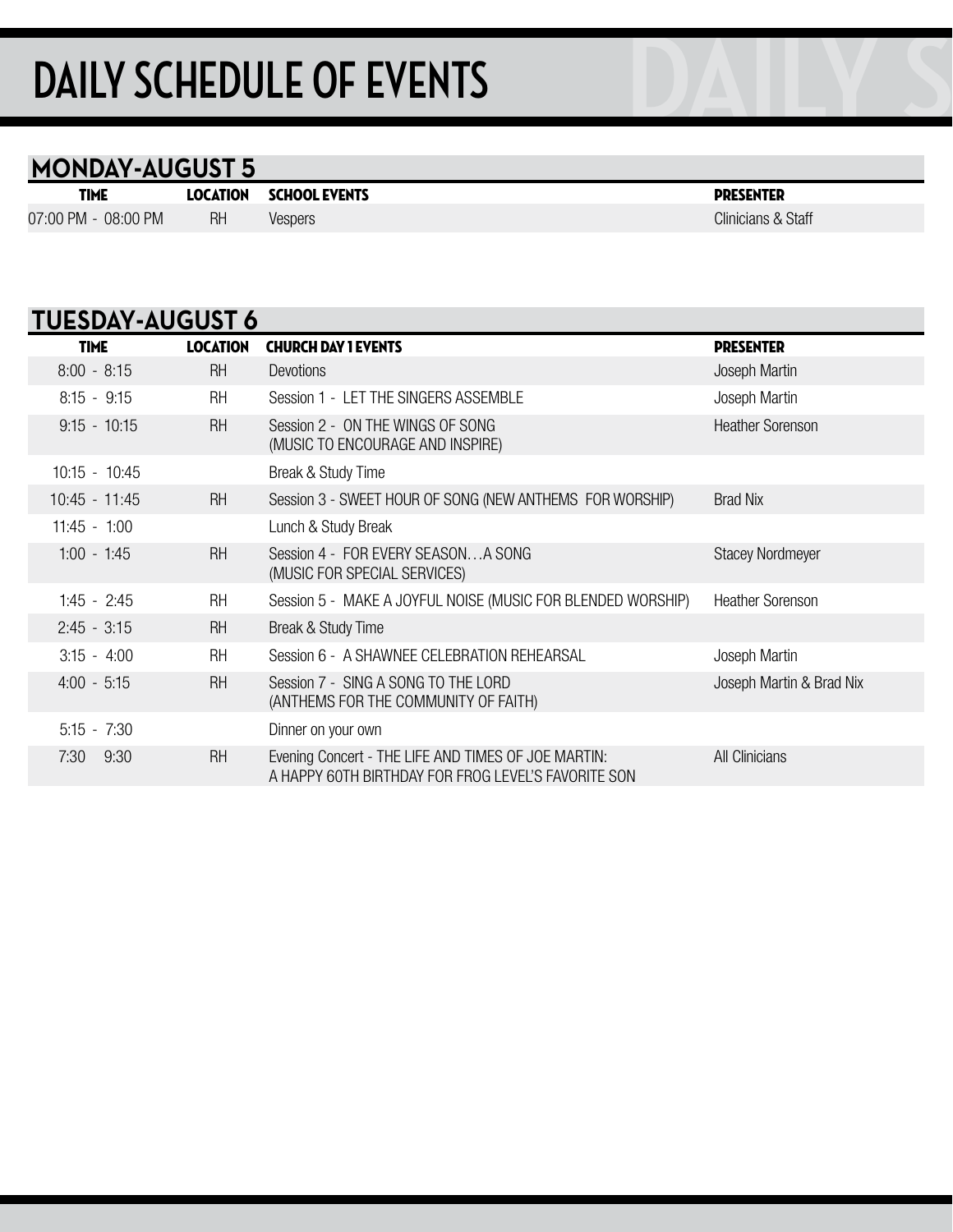

#### **WEDNESDAY-AUGUST 7**

| <b>TIME</b>     | <b>LOCATION</b> | <b>EVENT</b>                                                                                                                                      | <b>PRESENTER</b>        |
|-----------------|-----------------|---------------------------------------------------------------------------------------------------------------------------------------------------|-------------------------|
| $8:00 - 8:15$   | <b>RH</b>       | Devotions                                                                                                                                         | <b>Heather Sorenson</b> |
| $8:15 - 9:15$   | <b>RH</b>       | Session 8 - AWAKE MY SONG (HYMNS, PSALMS, & SPIRITUAL SONGS)                                                                                      | Joseph Martin           |
| $9:15 - 10:15$  | <b>RH</b>       | Session 9 - SHARE YOUR SONG (MUSIC FROM THE HEART OF FAITH)                                                                                       | Nancy Price             |
| $10:15 - 10:45$ |                 | Break & Study Time                                                                                                                                |                         |
| $10:45 - 11:45$ | <b>RH</b>       | Session 10 - VOICES OF PRAISE (NEW ANTHEMS FOR WORSHIP)                                                                                           | <b>Heather Sorenson</b> |
| $11:45 - 1:00$  |                 | Lunch & Study Break                                                                                                                               |                         |
| $1:00 - 2:15$   | <b>RH</b>       | Session 11 - COMPOSER SHOWCASE                                                                                                                    | All Cllinicans          |
| $2:15 - 3:15$   | <b>RH</b>       | Session 12 - WINTER SONG (MUSIC FOR ADVENT & CHRISTMAS)                                                                                           | <b>Brad Nix</b>         |
| $3:15 - 3:45$   |                 | Break & Study Time                                                                                                                                |                         |
| $3:45 - 4:30$   | <b>RH</b>       | Session 13 - CANTATAS & COLLECTIONS                                                                                                               | Joseph Martin           |
| $4:30 - 5:15$   | <b>RH</b>       | Session 14 - A SHAWNEE CELEBRATION REHEARSAL                                                                                                      | Joseph Martin           |
| $5:30 - 7:00$   |                 | Picnic for guests                                                                                                                                 |                         |
| 7:30            | <b>RH</b>       | Evening Concert - SHAWNEE PRESS: GENERATIONS<br>(Celebrating 80 years of music with our MITM festival choir<br>and guest artist Heather Sorenson) | <b>Clinicians</b>       |

#### **THURSDAY-AUGUST 8**

| <b>TIME</b>     | <b>LOCATION</b> | <b>EVENT</b>                                                           | <b>PRESENTER</b>        |
|-----------------|-----------------|------------------------------------------------------------------------|-------------------------|
| $8:00 - 8:15$   | <b>RH</b>       | Devotions                                                              | <b>Brad Nix</b>         |
| $8:15 - 9:30$   | <b>RH</b>       | Session 15 - THE TIME FOR SINGING HAS COME                             | Brad Nix                |
| $9:30 - 10:00$  |                 | Break & Study Time                                                     |                         |
| $10:00 - 11:15$ | <b>RH</b>       | Session 16 - A MUSICAL MOSAIC (THE MANY COLORS OF WORSHIP)             | <b>Stacey Nordmeyer</b> |
| $11:15 - 12:30$ | <b>RH</b>       | Session 17 - LET THE SONG GO FORTH<br>(FINAL SONGS & WORDS OF PARTING) | Joseph Martin           |

#### **LOCATION LEGEND**

RH = **Cecilia S. Cohen Recital Hall** Lobby = **Lobby of Fine and Performing Arts Center** Art Gallery = **Art Gallery off the Entrance of the Fine and Performing Arts Center**

Doors will be closed during devotions to allow those attending an undisturbed worship time. Schedule subject to change.